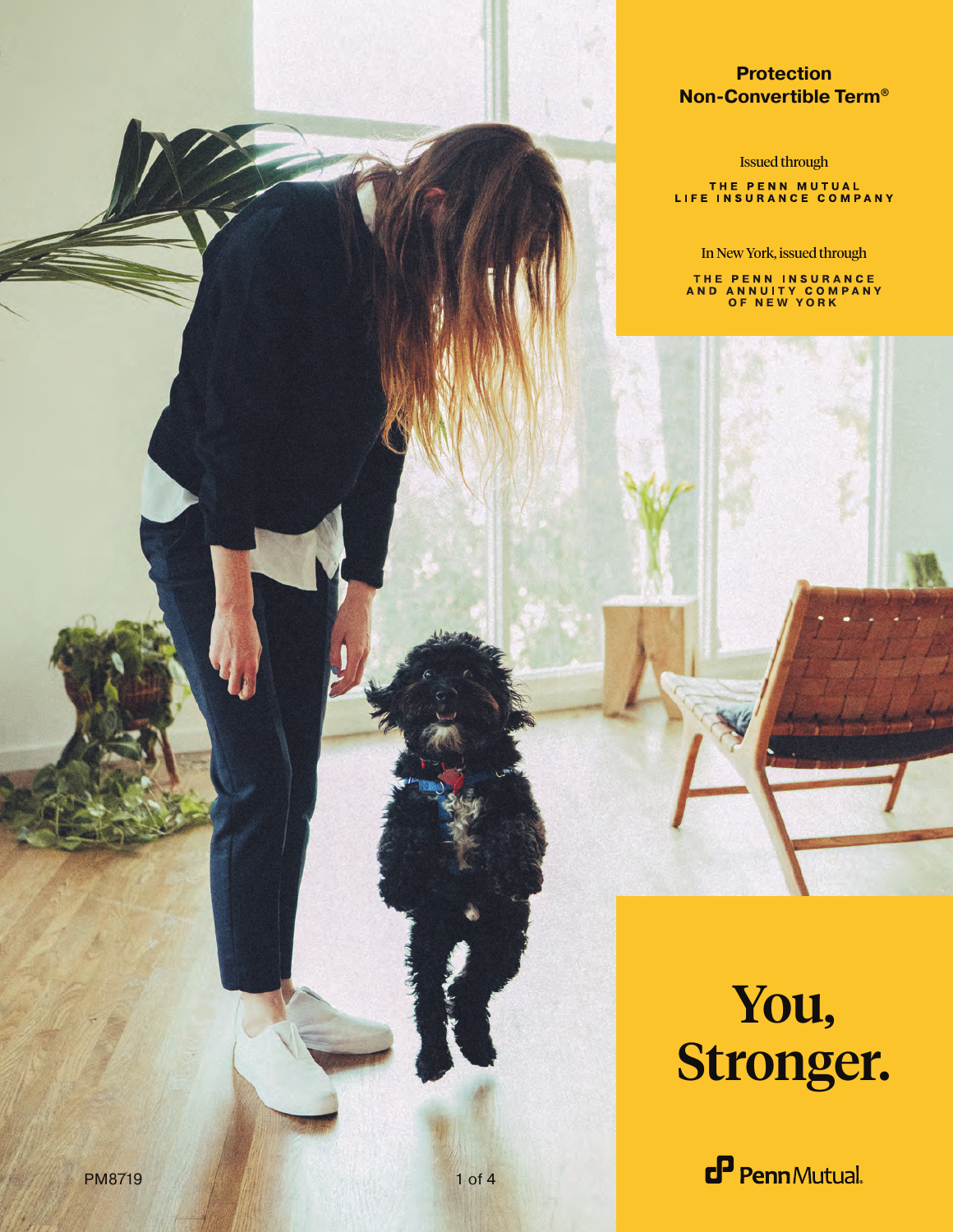# Responsibility is easy when you have your ducks in a row. And it's clear you do.

It's true that the older you get, the more responsibilities you have. It's also true that you're the type of person who keeps family at the top of the list, no matter how long the list gets.

Protection Non-Convertible Term is an affordable life insurance product that protects your family for a period of 10, 15, 20 or 30 years. We know every situation is different, which is why we let you choose how long your protection lasts.

We've made it pretty simple and straightforward.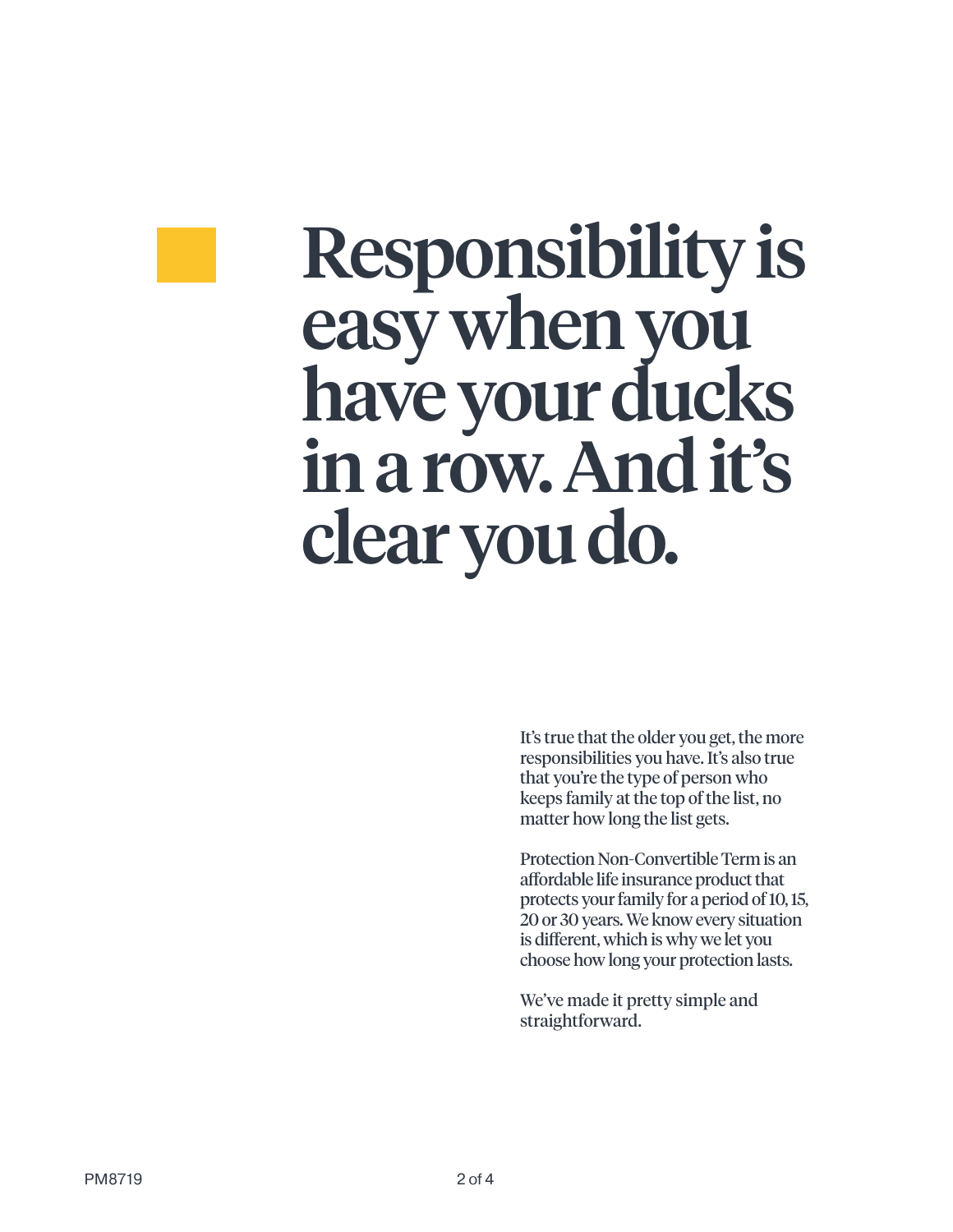## **Guaranteed Protection for a Set Number of Years**

Do you pay a mortgage? Are you starting a family? Is your business taking off? Do you have existing life insurance but need to fill in some gaps? Asking yourself these questions can help you determine how much protection you need.

# **Predictable Payment Amounts That Won't Change**

Your payment amount won't increase during the policy period you select. For example, if you were to purchase a 30-year policy, your payment amount would stay exactly the same for 30 years.

# **Customizable Protection**

 If you're looking for more than what a basic policy provides, we offer options for additional coverage. You can see the full list of options here:

www.pennmutual.com/PNCT-Riders

## **An Income-Tax-Free Death Benefit for Your Beneficiaries**

Your beneficiaries can count on receiving the death benefit, without waiting for your estate to settle. Now that has to make you feel good.

You, Stronger. Our financial professionals are here to help you become financially stronger today, so you don't have to spend your time worrying about tomorrow.